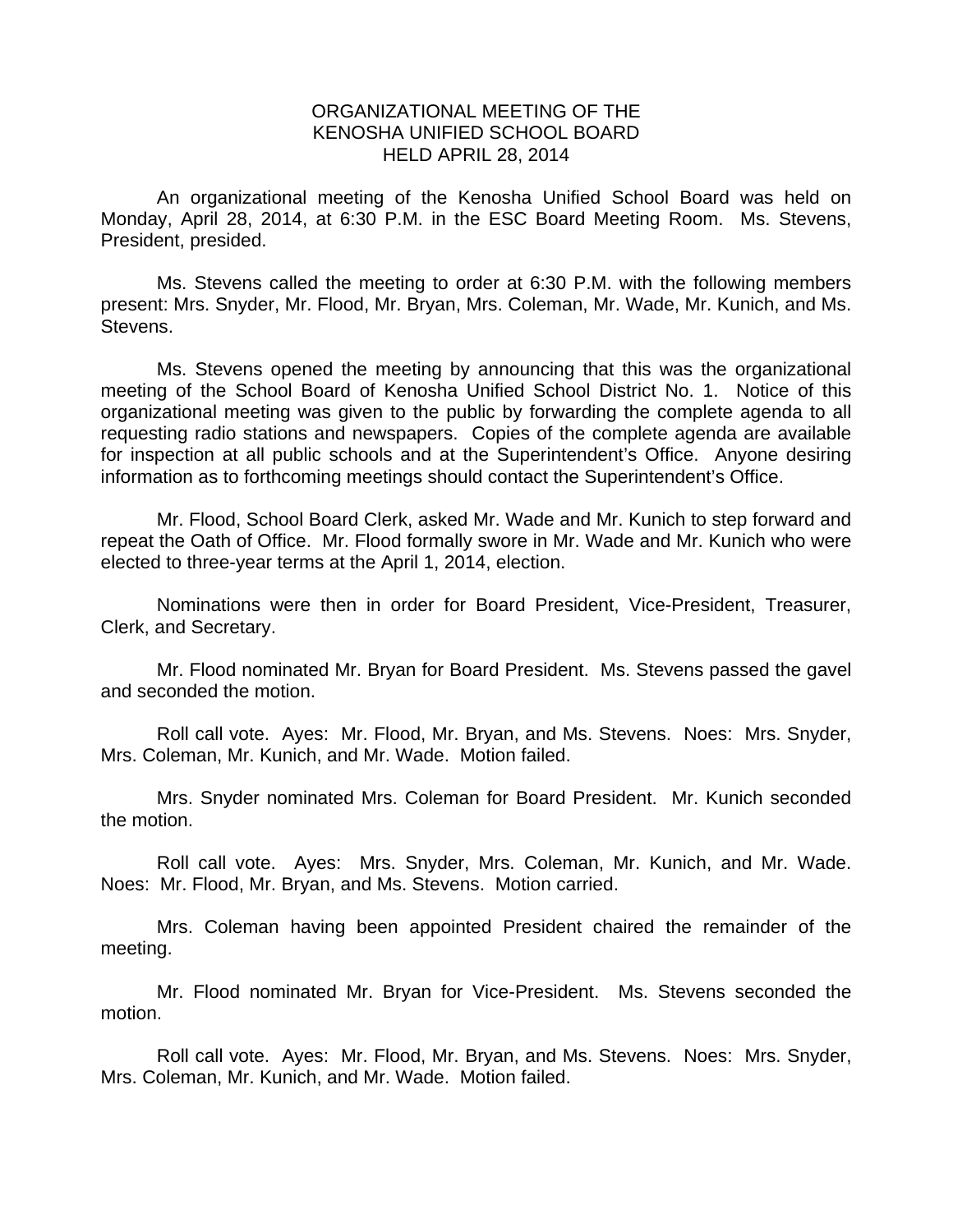Mr. Wade nominated Mrs. Snyder for Vice-President. Mr. Kunich seconded the motion.

Roll call vote. Ayes: Mrs. Snyder, Mrs. Coleman, Mr. Kunich, and Mr. Wade. Noes: Mr. Flood, Mr. Bryan, and Ms. Stevens. Motion carried.

Mr. Flood nominated Mr. Bryan for Treasurer. Ms. Stevens seconded the motion.

Roll call vote. Ayes: Mr. Flood, Mr. Bryan, and Ms. Stevens. Noes: Mrs. Snyder, Mrs. Coleman, Mr. Kunich, and Mr. Wade. Motion failed.

Mrs. Snyder nominated Mr. Wade for Treasurer. Mrs. Coleman passed the gavel and seconded the motion.

Roll call vote. Ayes: Mrs. Snyder, Mrs. Coleman, Mr. Kunich, and Mr. Wade. Noes: Mr. Flood, Mr. Bryan, and Ms. Stevens. Motion carried.

Mr. Kunich nominated Mr. Flood for Clerk. Ms. Stevens seconded the motion.

Roll call vote. Ayes: Mr. Flood, Mrs. Snyder, Mrs. Coleman, Mr. Bryan, Ms. Stevens, Mr. Kunich, and Mr. Wade. Noes: None. Unanimously approved.

Mr. Kunich nominated Ms. Busby for Board Secretary. Mr. Flood seconded the motion.

Roll call vote. Ayes: Mr. Flood, Mrs. Snyder, Mrs. Coleman, Mr. Bryan, Ms. Stevens, Mr. Kunich, and Mr. Wade. Noes: None. Unanimously approved.

Mr. Bryan moved that the School Board meetings continue to be held at 7:00 P.M. on the fourth Tuesday of each month at the Educational Support Center and school sites to be determined. Mrs. Snyder seconded the motion.

Roll call vote. Ayes: Mr. Flood, Mrs. Snyder, Mrs. Coleman, Mr. Bryan, Ms. Stevens, Mr. Kunich, and Mr. Wade. Noes: None. Unanimously approved.

Mrs. Snyder moved that the School Board 1) adopt the attached Schedule of Authorized Public Depositories and 2) assign the Chief Financial Officer the authority to approve draws as needed, in the form of the \$2,000,000 Line of Credit through Johnson Bank. Mr. Flood seconded the motion.

Roll call vote. Ayes: Mr. Flood, Mrs. Snyder, Mrs. Coleman, Mr. Bryan, Ms. Stevens, Mr. Kunich, and Mr. Wade. Noes: None. Unanimously approved.

Ms. Stevens moved that a Request for Proposal (RFP) be sent out for Legal Services. Mr. Bryan seconded the motion.

Roll call vote. Ayes: Mr. Flood, Mrs. Coleman, Mr. Bryan, Ms. Stevens, and Mr. Kunich. Noes: Mrs. Snyder and Mr. Wade. Motion carried.